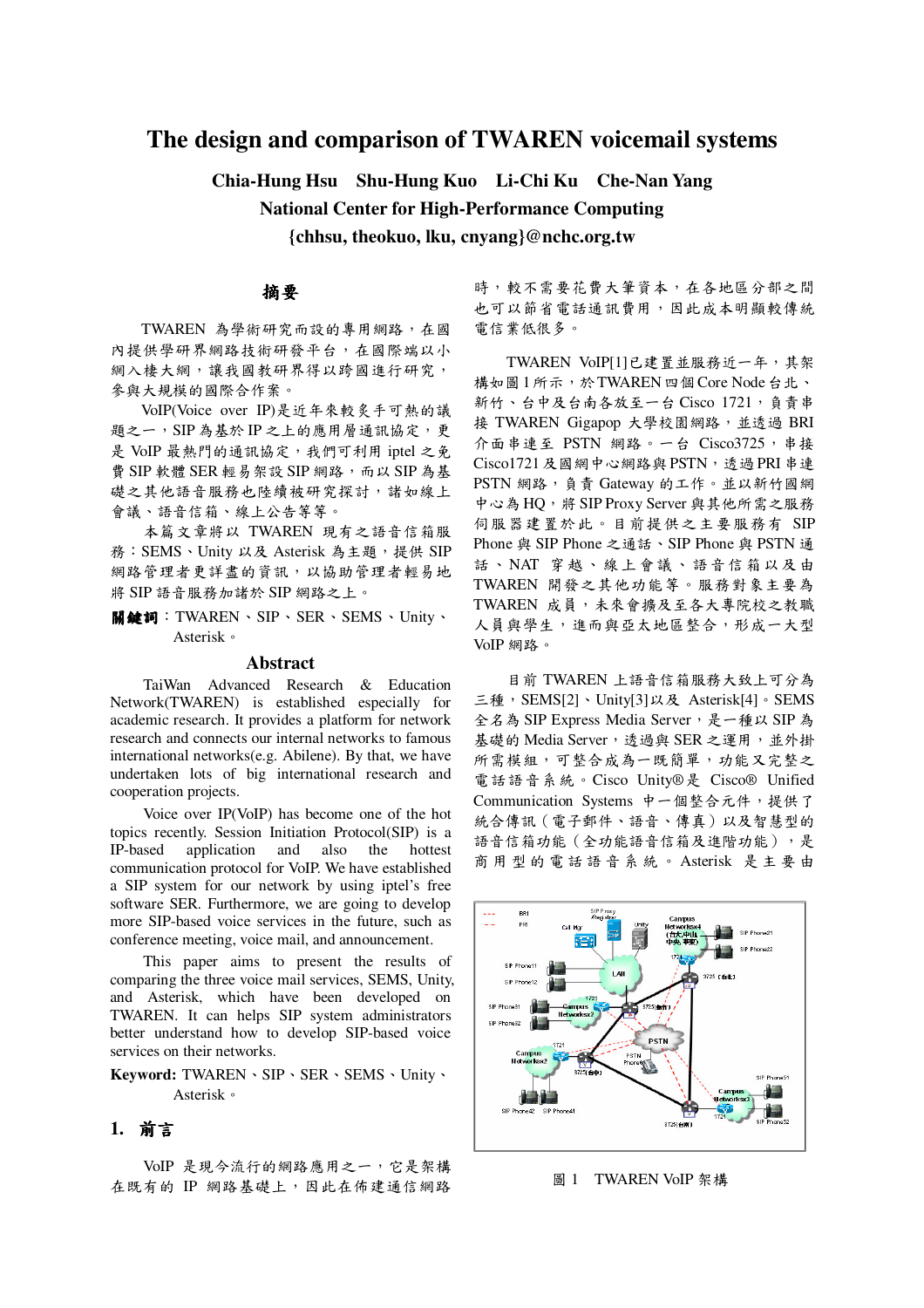Digium 公司贊助開發的 Open Source 電話交換機 軟體,除了支援完整的 VoIP 功能外,還提供語音 信箱、來電號碼傳送、三方通話、SIP及 H.323 連 線等功能,並支援多種 T1、E1 電話線路硬體界 面,功能完整而強大。

本篇文章將就 TWAREN 上現有之語言信箱服 務進行詳盡的解說,並進一步比較其優劣性,以 期讓請者或其他 SIP 網路管理者在進行語音信箱服 務時能提供快速又方便的參考。

### 2. TWAREN VoIP 服務

TWAREN 提供 VoIP 服務於各 Gigapop 已近一 年,在使用既有之高速IP網路,建置以SIP協定為 主之 IP 電話網路,傳遞電話語音訊息,達到語音 訊息與數位資料之目標,其架構與各功能簡介將 於2.1小節介紹。2.2小節將介紹 SEMS 之架構、功 能以及在 TWAREN 上之應用。2.3 小節針對 Cisco Unity 做詳盡之介紹。2.4 小節將介紹 Asterisk 於 TWAREN 上之應用。

### 2.1 TWAREN VoIP 簡介

TWAREN 上 SIP-Based 之 VoIP 建置[5]一文 中,詳細介紹建置於 TWAREN 上之 SIP Service, 並於今年度修改部份功能並加入數種不同語音信 箱功能, 圖2為入口網頁, 管理者可經由網頁簡易 控制 SIP Proxy Server。使用者可經由網頁簡易控 制使用者本身之帳號。

#### **2.2 SEMS**

SEMS 是以 SIP 為基礎的 Media Server,透過 外掛模組搭配 SIP Proxy Server,可輕易讓任何 Linux-Based 的機器成為簡單的 IP 電話語音系統。 其架構如圖3所示,其中 Application Modules 為應 用層模組,預設包含公告(announcement)、語音信 箱(voicemail)、會議(conference)、ISDN 匣道器 (isdngw)、互動式語音回應(IVR)、回音(echo)等模

|                     | Signaling      | Media      |         |  |  |
|---------------------|----------------|------------|---------|--|--|
| Application Module: |                |            |         |  |  |
| Session             | Dialos         | Audio      | Audio   |  |  |
| Handling            | Handling       | Layer      | Module: |  |  |
| <b>SER IP(</b>      | <b>SER IP(</b> | <b>RTP</b> | File C  |  |  |
| Server              | Clien          | Layer      |         |  |  |

#### 圖 3 SEMS 架構

組,系統管理者可視需求自行開發應用層模組。 Audio Modules 定義了 Audio Layer 的 Codec 與 file format, 包含了 wav: G711u、G711a、.wav 檔。 gsm: GSM 06.10 codec · iLBC: iLBC internet low bitrate codec。mp3: .mp3 檔,此檔為語音信件附 檔。

圖 4 為 TWAREN SIP Proxy Server 與 SEMS 之 流程(通常搭配之 SIP Proxy Server 為 SER), 當 SIP UA1 提出 INVITE SIPUA2@sipdomain 至 SIP Proxy Server, 但此時 SIP UA2 未註冊至 SIP Proxy Server, SIP Proxy Server 將 SIPUA2@sipdomain 轉 送到 SEMS,當 SEMS 內部流程完成後,回應 200 OK 經由 SIP Proxy Server 到 SIP UA1, 則 SIP UA1 與 SEMS 之間之 RTP Session 即建立完成, SIP UA1 可將留言傳送到 SEMS,當 SEMS 收到 BYE 訊息 (或 CANCEL)後,則將信件連同語音附檔傳送至 SMTP Server, 由 SMTP Server 發信語音留言至 SIP UA2。其中 SEMS 之內部程序如圖 5 所示[6], 即為 圖 3 之 Signaling 部份。當 SIP Proxy Server 將 INVITE 傳送到 SEMS 後, SEMS 之 SER IPC Server 發放起此 INVITE, 此時進入 amSession 階段(am 為 answer machine), 接著 SEMS 選擇適當的 modules 掛載,並進行相對應之 Dialogue,在結束 amSession 時, SEMS 會產生 200 OK 之訊息, 將 SDP 送予 SER IPC Client, 同時進入 onSessionStart



圖 2 TWAREN VoIP 入口網站



圖 4 SIP Proxy Server + SEMS 信號流程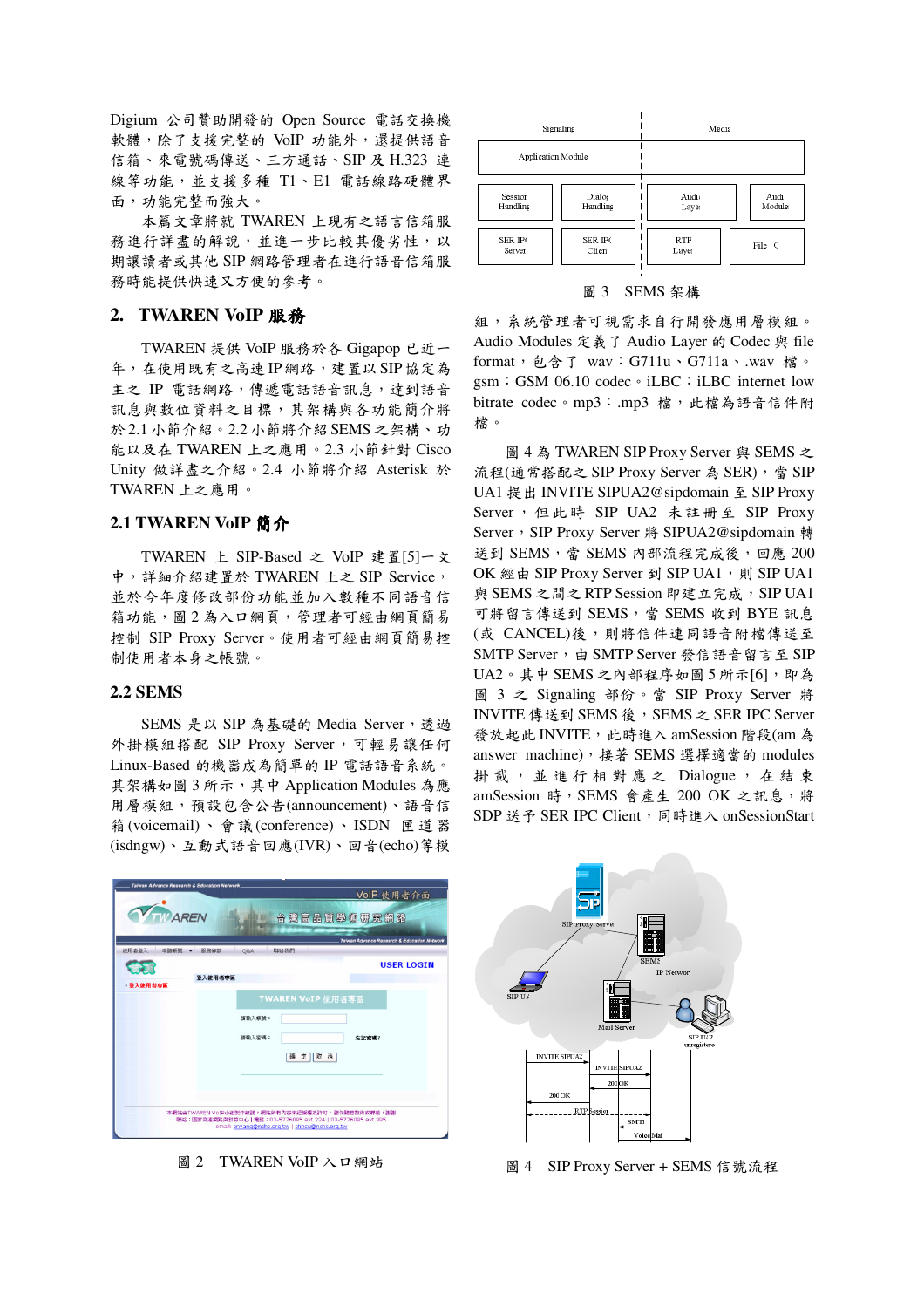

圖 5 SEMS Call 流程

階段,此時 RTP Session 建立完成,只需接收 SIP UA1 之封包, 直到 SIP UA1 傳送 BYE 或 CANCEL 為止。

在 SEMS 與 SER 之間之溝通方法,可經由 Unix Socket 或 FIFO。圖 6 (a)所示為 SER 透過 Unix Socket 與 SEMS 聯繫之 config 範例, 其中! lookup("location")代表使用者未註冊至 SIP Proxy Server, 圖 6(b)所示為 SER 透過 FIFO 與 SEMS 聯 繫之config範例。

目前 TWAREN 目前語音服務功能如圖 7 所 示, 其中 Announcement 功能可由管理者自行錄 製.wav 檔存放於 SEMS 伺服器上,當 SIPUA 撥打 特定電話號碼時,再由 SEMS 伺服器播放該.wav 檔, SIPUA只負責聽取 SEMS 伺服器之播放 RTP, 不會將語音傳送至 SEMS 伺服器。Conference 功能 由 SIPUA1 撥打特定 Conference Room 電話號碼, 再由 SEMS 伺服器播放一段由管理者自行錄製之提 示語.wav 檔,此時 Conference Room 開啟成功,若 SIPUA2 撥相同之 Conference Room 電話號碼,則 可進入 Conference Room, 與 SIPUA1 進入 Conference Meeting。Voicemail 功能則由 SEMS 伺 服器播放一段由管理者自行錄製之提示.wav 檔 後, SIPUA1 則可開始語音留言, 當 SEMS 收到



(a) Unix Socket example



(b) FIFO example 圖 6 SER 與 SEMS 之互相連繫方式

SIPUA1 之 BYE 或 CANCEL 訊息後,再將語音留 言附件於檔案中傳送到 Mail Server 上, 由 Mail Server 負責發送此語音留言檔, TWAREN 語音留 言信件格式及內容如圖8所示,其中附件.wav檔為 SIPUA1 之語音留言,使用者可直接播放該.wav 檔,聽取 SIPUA1 之留言。

#### 2.3 Unity

Cisco Unity®是 Cisco® Unified Communication Systems 中一個整合元件,提供了統合傳訊 (電子 郵件、語音、傳真)以及智慧型的語音信箱功能 (全功能語音信箱及進階功能),是商用型的電話 語音系統。Cisco Unity 支援 Microsoft Exchange 以 及 IBM Domino 當做後端訊息儲存系統的統合傳訊 商用產品。搭配多種不同的網路資源使用,包括 Dynamic Domain Name Servers Directory Servers 以及 Message Stores。概括的架構如圖9所示。

其次, Unity 的使用功能包括語音信箱與統合 傳訊的部份。

#### 2.3.1 語音信箱 (Voice Mail)

Cisco Unity 可提供電話語音信箱功能,同時支 援 Cisco CallManager 和主要的傳統電話系統,甚 至支援這兩種系統同時並存。而且, Cisco Unity提 供了 VPIM (Voice Profile for Internet Mail, RFC-3804)以及 AMIS(Audio Messaging Interchange Specification)的模組,用來與其它支援業界標準的 訊息系統之間進行訊息交換。因此,可與以往的 語音信箱系統進行互通。此外, Cisco Unity 的 Session Initiation Protocol (SIP) 整合功能也提供了 Cisco Unity 對於 SIP Proxy Server、SIP 電話用戶 端,以及 SIP-enabled Gateway 的支援,讓 SIP 用戶 可以使用 Cisco Unity 的電話語音信箱功能。



圖 7 TWAREN 上語音服務應用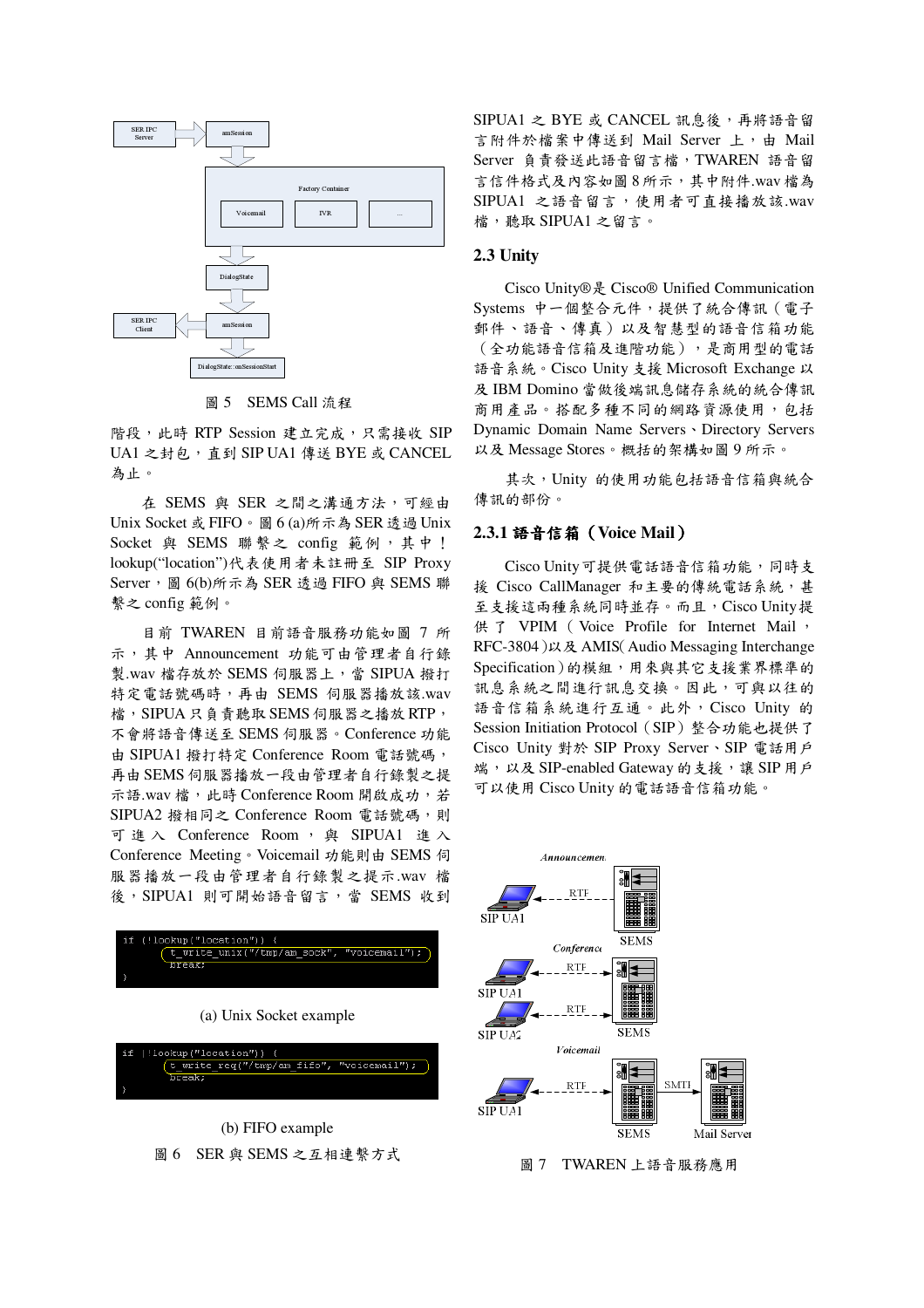| 有件看: voicens@forcachc.com / 背件看: chlan@achc.com /v<br>丰裕: '8385' cin 8385@arrachc.org to 留言論集 |                        |
|-----------------------------------------------------------------------------------------------|------------------------|
| Hello, 8896@ser.nchc.org.tw                                                                   | Tanzange.wav (78.1 KB) |
| "8385" <uip:8385@ser.nchc.org.tw> 留了一封語音信件給您, 如附件</uip:8385@ser.nchc.org.tw>                  | 供存时加坡案                 |
| 這封信件是由NCHC SER系統務出<br>有任何問題可與系統管理者疑擊<br>a00iny00@nchc.org.tw<br>a00hch00@nchc.org.tw          |                        |

#### 圖 8 TWAREN 語音留言信件

### 2.3.2 統合傳訊 (Unified Communication)

Cisco Unity 除了基本的電話語音信箱服務之 外,還提供了統合傳訊的功能。統合傳訊的功能 可以讓使用者用電話讀取 E-mail 訊息、檢查來自 Internet 的語音留言,並可搭配其他傳真伺服器, 將傳真轉送到任何傳真機。讓訊息可以儲存於集 中式的 Message Store 卻可以轉換成多種不同的格 式,供不同性質的個人設備讀取。

在 TWAREN 之 Unity 整合測試內容裡, 由於 整體環境需要,所需搭建的服務設備內容有 Dynamic Domain Name Servers Directory Servers 以及 Message Stores。因此, 安裝的測試環境資料 如表 1 所示:

如同一般 SIP 環境下 Voice Mail 的訊息傳遞流 程, TWAREN之SIP Voice Mail 流程如圖 10所示。 SIP UA3 經由 SIP Proxy Server 將欲傳遞留言訊息的 需求轉送至 Unity Server。待 Unity 回應之後, SIP Proxy Server 將回應訊息轉送至 SIP UA3。SIP UA3 接下來透過 RTP 傳遞語音留言至 Unity Server。 Microsoft Exchange Server 收到 Unity Server 的訊息 之後,利用 STMP 發送電子郵件通知 SIP UA1。

Unity 除了提供夾語音檔寄件予使用者之功能 外,另外亦提供另一種方式,將語音檔存放於 Unity Server 上, 使用者到 Unity Server 中讀取留 言,如圖 11 所示, SIP UA1 提出 INVITE SIPUA2, 經由 SIP Proxy 轉向 Unity Server, SIP UA1 與 Unity 建立 RTP Session, 開始進行錄音, 當



圖 9 Unity 系統構成元件

|  |  | 表 1 |  |  |  |  |  |  |  |  | 測試環境安裝項目 |  |  |
|--|--|-----|--|--|--|--|--|--|--|--|----------|--|--|
|--|--|-----|--|--|--|--|--|--|--|--|----------|--|--|

| 項目                            | 内容                      |  |  |
|-------------------------------|-------------------------|--|--|
| Voice Mail                    | Cisco Unity             |  |  |
| <b>SIP</b> Proxy              | iptel SER               |  |  |
| Dynamic Domain<br>Name Server | Microsoft DNS           |  |  |
| <b>Directory Server</b>       | <b>Active Directory</b> |  |  |
| <b>Message Store</b>          | Microsoft Exchange 2000 |  |  |

Unity 收到 SIP UA1 之 BYE 訊息後即中斷 Session, 並發送通知至 SIP UA2,一旦 SIP UA2 註冊至 SIP Proxy Server 後隨即收到通知, 接著 SIP UA2 必須 撥號至 Unity 於 SIP Proxy 之代表號, 建立與 Unity 之間之 RTP Session 後,方可讀取語音留言。

最後,針對TWAREN的Unity測試平台所能提 供的系統能力做一些相關的整理[7]:測試平台的 系統型號為 MCS-7825-H2-ECS1;語音信箱使用者 上限為 1000 人;最多 12 路的 TTS(Text-to-speech) sessions; 最長的錄音時間為 67,271 分鐘, 約為 1,121 個小時。除此之外,還提供一些報表供系統 管理者使用。

#### 2.4 Asterisk

Asterisk 是由 Digium 公司主導發展,統合 了網路上眾多自由軟體程式設計師所共同開發的 一套 Open Source 電話交換機軟體。身為一套稱



圖 10 TWAREN Unity 系統訊號流程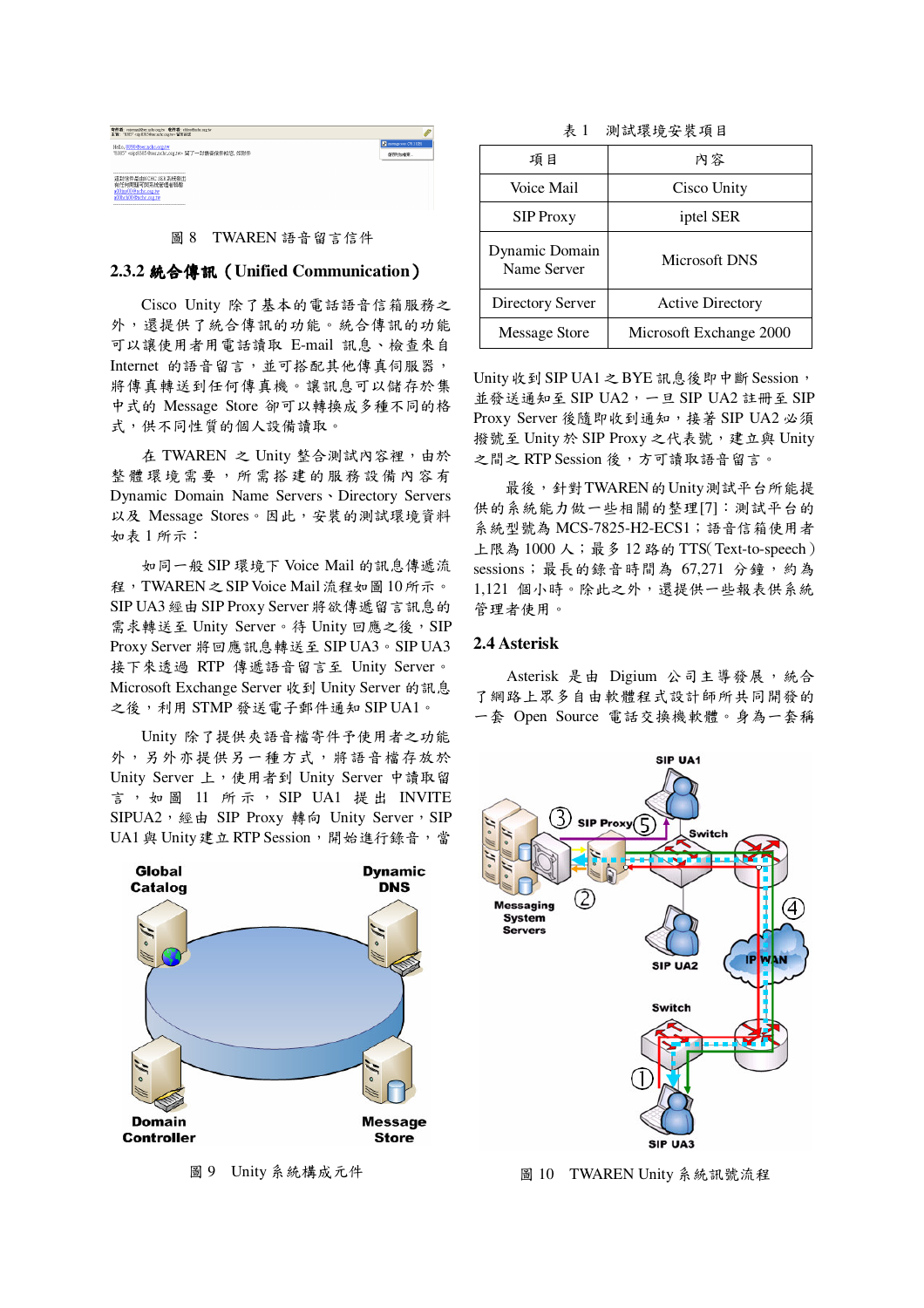

圖 11 SIP Proxy Server Unity 信號流程

職的數位交換機軟體,其所支援的 VoIP 接入格式 之廣,亦為目前世面上 VoIP 軟體的翹楚。表2為 Asterisk 目前支援的 Codec 種類,共有十種之 多,涵蓋範圍包含了一般 PSTN 電話、手機、乃 至於一般電腦 VoIP 軟體常用的各種壓縮格式。 Asterisk 所支援的通訊協定亦極為廣泛,其中包含 了表3中的各種業界最常用的協定。

除此之外, Asterisk 主機還能藉由安裝 T1/E1/J1 介面卡(例如 Digium Wildcard TE410P) 而具備直接與 PSTN 電話線路直接連接的能力。 正因為 Asterisk 具備在 Codec 及 Protocol 寬廣 的支援度,又具備與實體 PSTN 電話線路連接的 能力,因此它能在不同平台的 VoIP 軟體及實體電 話線路間擔任交換機的功能。Asterisk 具備完整的 語音信箱功能,以下就 Asterisk 語音信箱的功能 設定及應用進行介紹。

| <b>Supported Codecs</b>        |
|--------------------------------|
| <b>ADPCM</b>                   |
| $G.711$ (A-law and $\mu$ -law) |
| G.723.1 (pass through)         |
| G.726                          |
| G.729                          |
| GSM                            |
| iLBC                           |
| Linear                         |
| $LPC-10$                       |
| Speex                          |
|                                |

| 表 2 | Asterisk 支援的 Codec |  |
|-----|--------------------|--|
|     |                    |  |

表 3 Asterisk 支援的 Protocol

| <b>Supported Protocols</b>    |
|-------------------------------|
| IAX (Inter-Asterisk Exchange) |
| H.323                         |
| <b>SIP</b>                    |
| <b>MGCP</b>                   |
| SCCP (Cisco Skinny)           |

Asterisk 系統的使用者可以經由 SIP client、 H.323 client、一般 PSTN 電話或是通過另一個 Asterisk 交換機撥入系統之中,其訊號流程如圖12 所示。

當 SIP UA1 通過 SIP Proxy Server 撥號給 SIP UA2, 而 SIP Proxy Server 發現 SIP UA2 不在 線上時, SIP Proxy Server 經由事先的路由設定將 電話 forward 給 Asterisk。Asterisk 上有與 SIP Proxy Server 同步的使用者帳號群, 此時來電即由 Asterisk 自動導入對應受話方的語音信箱並進行留 言錄音。

收到撥入的電話連線時, Asterisk 主要藉由 extensions.conf 及 voicemail.conf[8] 兩個設定檔的 設定來決定撥入連線的處理方式。extensions.conf 指示每個撥入的號碼導至的路徑,以及如果受話 方在忙線或是無人應答時應啟用的語音應答或語 音信箱號碼。而 voicemail.conf 則設定每一個語 音信箱號碼在接受留言時應使用的儲存格式、是



圖 12 TWAREN Asterisk 語音信箱訊號流程